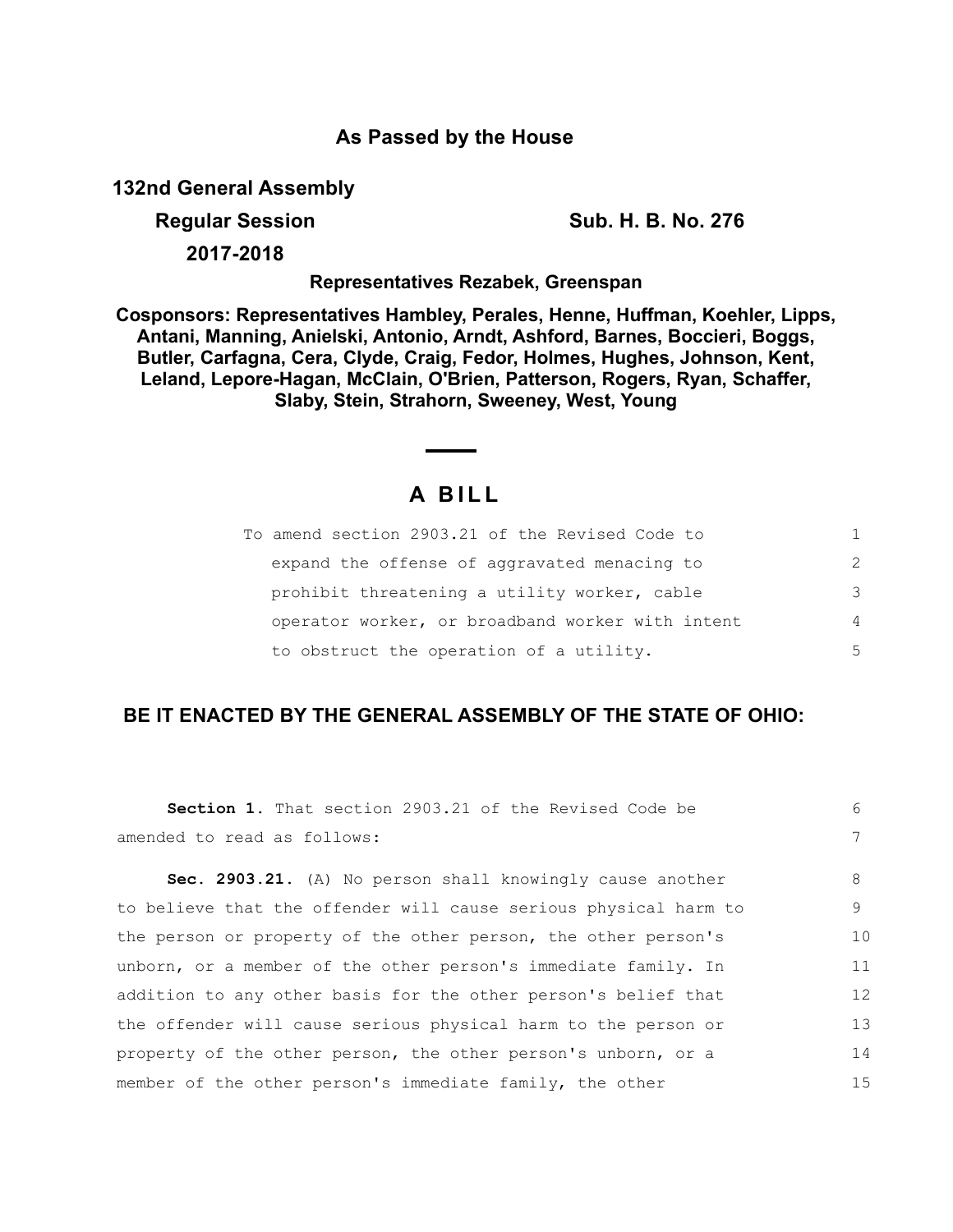person's belief may be based on words or conduct of the offender that are directed at or identify a corporation, association, or other organization that employs the other person or to which the other person belongs. 16 17 18

(B) No person shall knowingly cause a utility worker, cable operator worker, or broadband worker to believe that the offender will cause serious physical harm to the worker or to property by threatening the utility worker, cable operator worker, or broadband worker with a deadly weapon when the offender knows or has reasonable cause to know the worker's profession, the worker is engaged in the performance of the worker's duties, and the offender's intent is to obstruct the operation of a utility, cable, or broadband service. 20 21 22 23  $24$ 25 26 27 28

(C) Whoever violates this section is guilty of aggravated menacing. Except-

(1) Except as otherwise provided in this division divisions (C) (2) and (3) of this section, aggravated menacing is a misdemeanor of the first degree. Hf

(2) If the victim of the offense is an officer or employee of a public children services agency or a private child placing agency and the offense relates to the officer's or employee's performance or anticipated performance of official responsibilities or duties, aggravated menacing committed in violation of division (A) of this section is a felony of the fifth degree or, if the offender previously has been convicted of or pleaded guilty to an offense of violence, the victim of that prior offense was an officer or employee of a public children services agency or private child placing agency, and that prior offense related to the officer's or employee's performance or anticipated performance of official 34 35 36 37 38 39 40 41 42 43 44 45

19

29 30

31 32 33